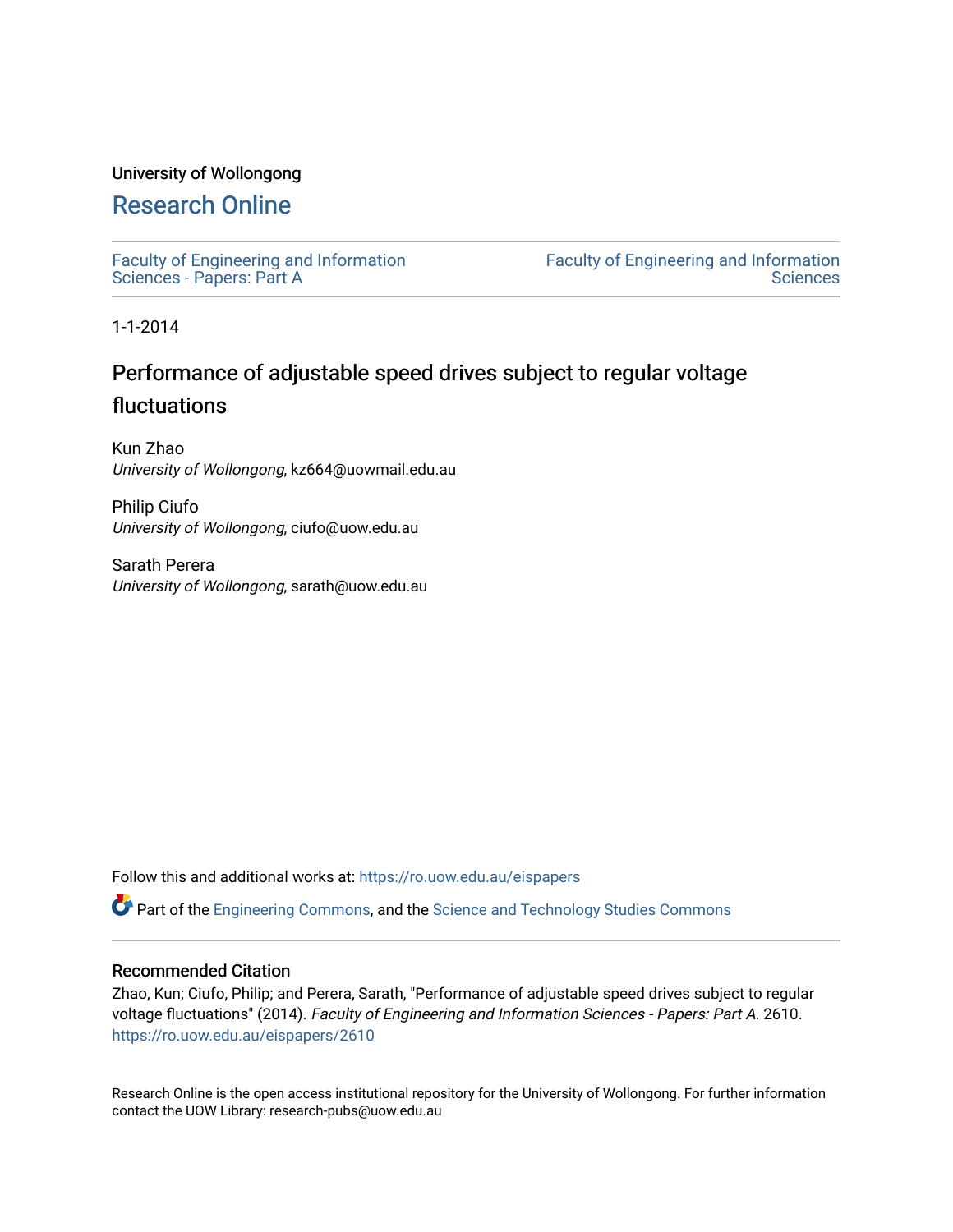# Performance of adjustable speed drives subject to regular voltage fluctuations

## Abstract

The impact of power quality disturbances on customer equipment has been a topic of interest to equipment manufacturers, electricity utilities, customers and to those involved in the development of electromagnetic compatibility standards. Recently, a new interest has developed in the possible impact of voltage fluctuations on customer equipment because of suggestions to relax voltage fluctuation limits and hence the flicker limits in power systems. With a view to contribute to this understanding, this paper investigates the performance of an adjustable speed drive (ASD) when subjected to sinusoidal regular voltage fluctuations. When the ASD is operating in open loop mode, the outcomes of experimental work illustrate that a fluctuating supply voltage will lead to an increase in the rectifier capacitor RMS current. Furthermore, the AC supply side fluctuations can pass through the rectifier and inverter unit and lead to a fluctuation in the induction motor stator current.

## Keywords

fluctuations, regular, subject, drives, speed, adjustable, performance, voltage

## **Disciplines**

Engineering | Science and Technology Studies

## Publication Details

K. Zhao, P. Ciufo & S. Perera, "Performance of adjustable speed drives subject to regular voltage fluctuations," in 16th IEEE International Conference on Harmonics and Quality of Power (ICHQP 2014), 2014, pp. 253-257.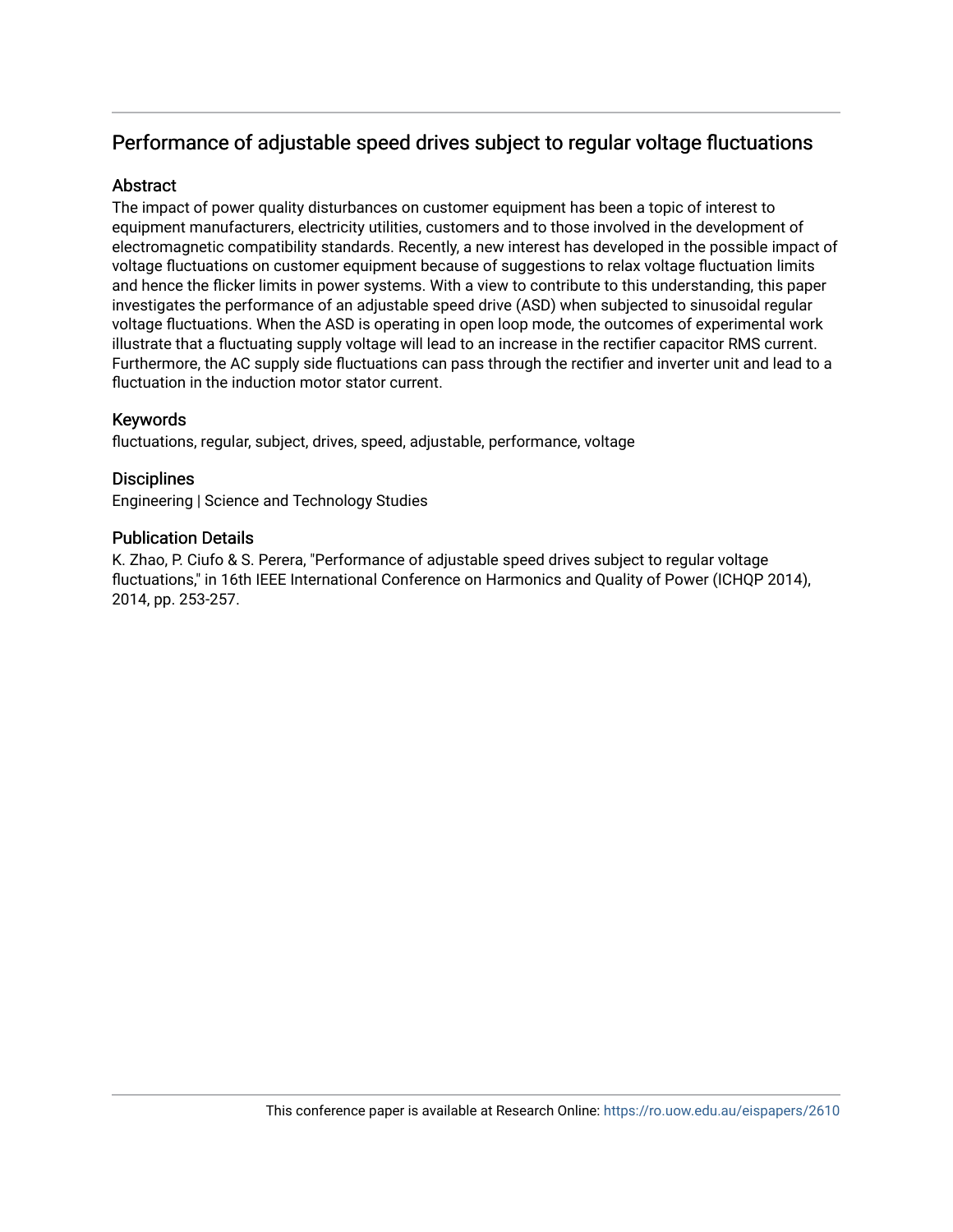# Performance of Adjustable Speed Drives Subject to Regular Voltage Fluctuations

Kun Zhao, Phil Ciufo<sup>∗</sup> and Sarath Perera

School of Electrical, Computer and Telecommunications Engineering University of Wollongong, Email: ppc@uow.edu.au<sup>∗</sup>

*Abstract*—The impact of power quality disturbances on customer equipment has been a topic of interest to equipment manufacturers, electricity utilities, customers and to those involved in the development of electromagnetic compatibility standards. Recently, a new interest has developed in the possible impact of voltage fluctuations on customer equipment because of suggestions to relax voltage fluctuation limits and hence the flicker limits in power systems. With a view to contribute to this understanding, this paper investigates the performance of an adjustable speed drive (ASD) when subjected to sinusoidal regular voltage fluctuations. When the ASD is operating in open loop mode, the outcomes of experimental work illustrate that a fluctuating supply voltage will lead to an increase in the rectifier capacitor RMS current. Furthermore, the AC supply side fluctuations can pass through the rectifier and inverter unit and lead to a fluctuation in the induction motor stator current.

*Index Terms*—Voltage fluctuations, flicker, adjustable speed drives (ASDs), rectifier capacitor, induction motor current.

#### I. INTRODUCTION

The impact of power quality disturbances on customer equipment has been a topic of interest to equipment manufacturers, electricity utilities, customers and to those who are involved in the development of electromagnetic compatibility standards. With the traditional incandescent lamp being replaced by other, higher efficiency types which are less sensitive to voltage fluctuations suggests relaxation of voltage fluctuation limits and hence the flicker limits in power systems [1], [2]. However, the potential detrimental effects caused by increased voltage fluctuations on other electrical equipment should be considered before existing flicker limits are altered, where further detailed work should be undertaken, such as laboratory tests, considering voltage fluctuation levels greater than those which correspond to currently used flicker compatibility levels.

The terminal characteristics of single-phase capacitor filtered rectifiers, widely used in electronic power supplies, have been investigated in [3] where it was shown that the RMS value of the filter capacitor current substantially increases as the modulation frequency of the applied sinusoidally modulated supply voltage is increased. Such an increase will lead to additional heating within the capacitor, thus impacting on its life, possibly causing premature failure. In addition, the impact of regular voltage fluctuations on mains connected induction motors has been investigated and the outcomes indicate that the stator and rotor RMS current magnitudes can be affected significantly by the voltage fluctuations and this effect worsens as the modulation frequency and the modulation depth of the supply voltage increase [4].

Adjustable speed drives (ASDs) using squirrel cage induction motors are the primary choice in many variable speed applications [5]. The design and/or selection of the power supply network for ASDs, in particular the electromagnetic compatibility environment, needs to be considered carefully since ASDs generate unwanted harmonics which pollute the supply network. At the same time, there is also the possibility for ASDs to be affected by the disturbances that exist in the supply network. The main reasons that cause ASD maloperation can be summarised as follows [6]:

- Power electronic components cannot sustain over- or under-voltage so the drive controller or protection unit will detect the sudden change in operating conditions and isolate the drive to prevent damage to the electronic components.
- Increased AC currents during a sag or the over-current at the end of a sag causes the DC-link capacitor to accumulate charge, causes an over-current trip.
- The process driven by the motor will not be able to tolerate the drop in the speed or torque caused by the voltage interruption or a deep sag.

Protection systems of ASDs are not designed to guard against excessive voltage fluctuations since the maximum of voltage change level is rarely beyond  $\pm 10\%$ . However, the previous investigations indicate that the cumulative effect arising from voltage fluctuations will cause both a rectifier capacitor and an induction motor to incur increased losses, resulting in a potential lifetime reduction [3] [4]. Accordingly, the potential impact on an ASD and induction motor combination from voltage fluctuations is investigated in this paper. The focus of the analysis is the DC-link capacitor ripple current and the induction motor stator current behaviour.

This paper is organised as follows: background details in relation to voltage fluctuations and flicker as a power quality issue are reviewed in Section II. The characteristics of a PWM VSI-fed adjustable speed drive are reviewed in Section III. The performance of ASDs and induction motor stator current profiles when subject to regular voltage fluctuations are investigated in Section IV, including the DC-link capacitor current behaviour and the stator current profiles under different loading levels. Conclusions are presented in Section V.

#### II. REVIEW OF VOLTAGE FLUCTUATIONS AND FLICKER

Power system voltage fluctuations and hence flicker are evaluated using short term and long term flicker severity indices  $P_{st}$  and  $P_{lt}$ . For rectangular voltage fluctuations the

NOTICE: this is the authors' version of a work that was accepted for publication in the ICHQP proceedings. Changes resulting from the publishing process, such as peer review, editing, corrections, structural formatting, and other quality control mechanisms may not be reflected in this document. Changes may have been made to this work since it was submitted for publication. A definitive version was subsequently published in the Proceedings of the 16th IEEE International Conference on Harmonics and Quality of Power, May 2014, DOI:10.1109/ICHQP.2014.6842863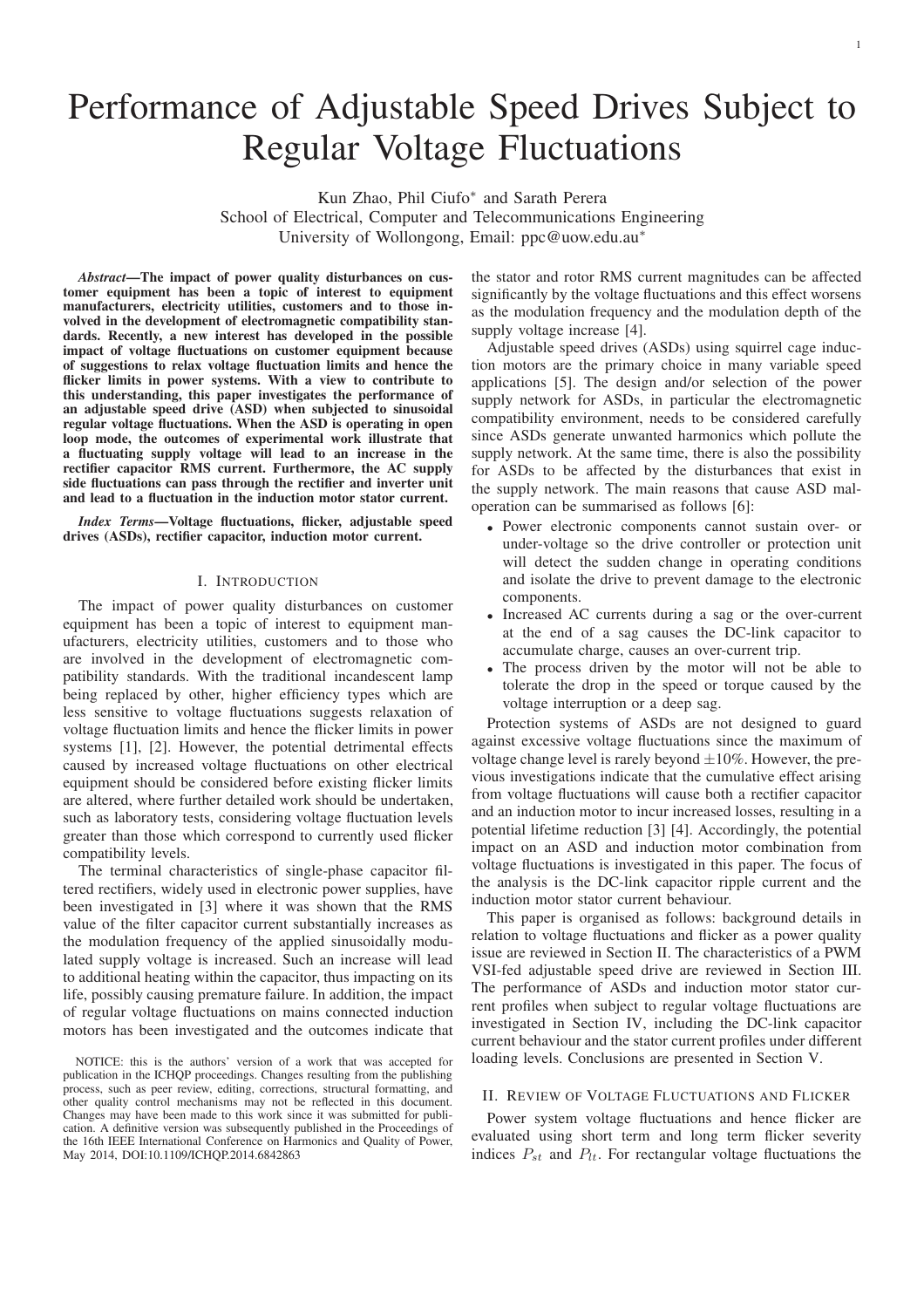threshold of flicker perception is defined using the  $P_{st} = 1.0$ curve [7] for incandescent lamps which covers a voltage modulation frequency range between approximately 0.5 Hz and 32 Hz. Related to this curve, for flicker perception, at the low modulation frequency end, the depth of modulation corresponds to approximately 10%, whereas the minimum depth of modulation is approximately 0.3% that corresponds to a modulation frequency around 8.8 Hz. The flickermeter, as defined in IEC 61000-4-15 [8], is normally used to measure the severity of voltage fluctuations and hence the flicker.

From a theoretical perspective, although voltage fluctuations can be considered to be regular with a constant level of variation, in practice, voltage fluctuations are quite random and are difficult to be used in systematic studies. For this reason it is common to use regular voltage fluctuations in many flicker related studies. This paper uses sinusoidal amplitude modulation to study the induction motor behaviour. Such a waveform can be defined using:

$$
v(t) = V_p \sin(2\pi f_c t)[1 + m\sin(2\pi f_m t)]
$$
  

$$
m = \frac{\Delta V}{2V_p}
$$
 (1)

where,  $V_p$  is the amplitude of the fundamental AC voltage,  $f_c$  is the fundamental frequency and modulation frequency is expressed as  $f_m$ . The voltage magnitude variation is represented by  $\Delta V$  and the modulation depth is represented by m. Alternatively, (1) can be expressed as:

$$
v(t) = V_p \sin(2\pi f_c t) + \frac{mV_p}{2} \sin\left(2\pi (f_c + f_m)t - \frac{\pi}{2}\right) + \frac{mV_p}{2} \sin\left(2\pi (f_c - f_m)t + \frac{\pi}{2}\right)
$$
 (2)

According to (2), the fluctuating voltage source contains two frequency components; a super-synchronous frequency, also known as the upper-sideband (USB) and a sub-synchronous frequency, also known as the lower-sideband (LSB). These two components will be given specific attention in the work presented in the paper.

#### III. CHARACTERISTIC OF THE PWM VSI-FED ADJUSTABLE SPEED DRIVE



Fig. 1. Schematic diagram of the PWM VSI-fed adjustable speed drive

A typical ASD consists of a front-end rectifier to convert AC voltage to DC voltage and an inverter for generating a variable frequency, variable voltage power supply, as illustrated by the circuit diagram of Fig. 1. For most ASDs, the rectifier is a three-phase system. Inverter types can commonly be classified as either a voltage source inverter (VSI) with a large shunt capacitor, or a current source inverter (CSI) with a large series inductor. Both inverter types will typically use pulsewidth modulation (PWM) to generate the switching patterns. Occasionally, in VSIs, a DC line inductance is added to reduce the rectifier current ripple and further reduce the harmonic distortion to satisfy the AC side harmonic injection requirements. In this paper, the VSI-fed drive with DC-link capacitor is the focus because of the large number of applications of this type of configuration in industry.

Main source of low frequency harmonic currents is the three-phase rectifier whereas the PWM inverter contributes to the high frequency harmonics. The abundant harmonics not only pollute the AC supply network, but also increase stress on the devices within, for example, the inverter and the rectifier DC-link capacitor. Aside from the harmonic components resulting from three-phase rectifier, the high frequency harmonics generated by PWM switch signals will increase the capacitor power loss, resulting in an accelerated ageing process of the DC-link capacitor [9]–[11].

However, when the ASD system is subject to regular voltage fluctuations, the DC-link capacitor current characteristics take a different form compared to normal. The question arises as to whether the magnitude of sideband currents around the fundamental frequency are more significant than that of harmonic currents that arises from inverter switching frequency. For an open loop inverter unit of the type used in the current research, whether or not the fluctuating voltage can pass through the inverter unit to affect the stator current of connected induction motor needs investigation which is one of the aims of this paper.

#### IV. PERFORMANCE OF ASDS SUPPLYING AN INDUCTION **MOTOR**

*A. Performance of ASD with the Induction Motor* − *Full Load*



Fig. 2. Experimental set-up of the VSI-fed ASD with an induction motor

As an example, an ASD was selected to drive a 5.5 kW, 50 Hz induction motor, as illustrated in Fig. 2. In the experimental work, the programmable power supply connected to the ASD can be considered as an ideal voltage source that is superimposed with positive and negative sequence voltages with various modulation frequencies.

For the case when the induction motor is operating at full load, the results showing the DC-link capacitor current waveform and the corresponding spectral analysis are illustrated in Fig. 3. In this scenario, the system is subjected to a sinusoidally modulated voltage with a 10% magnitude depth at a modulation frequency of 15 Hz. The reader should note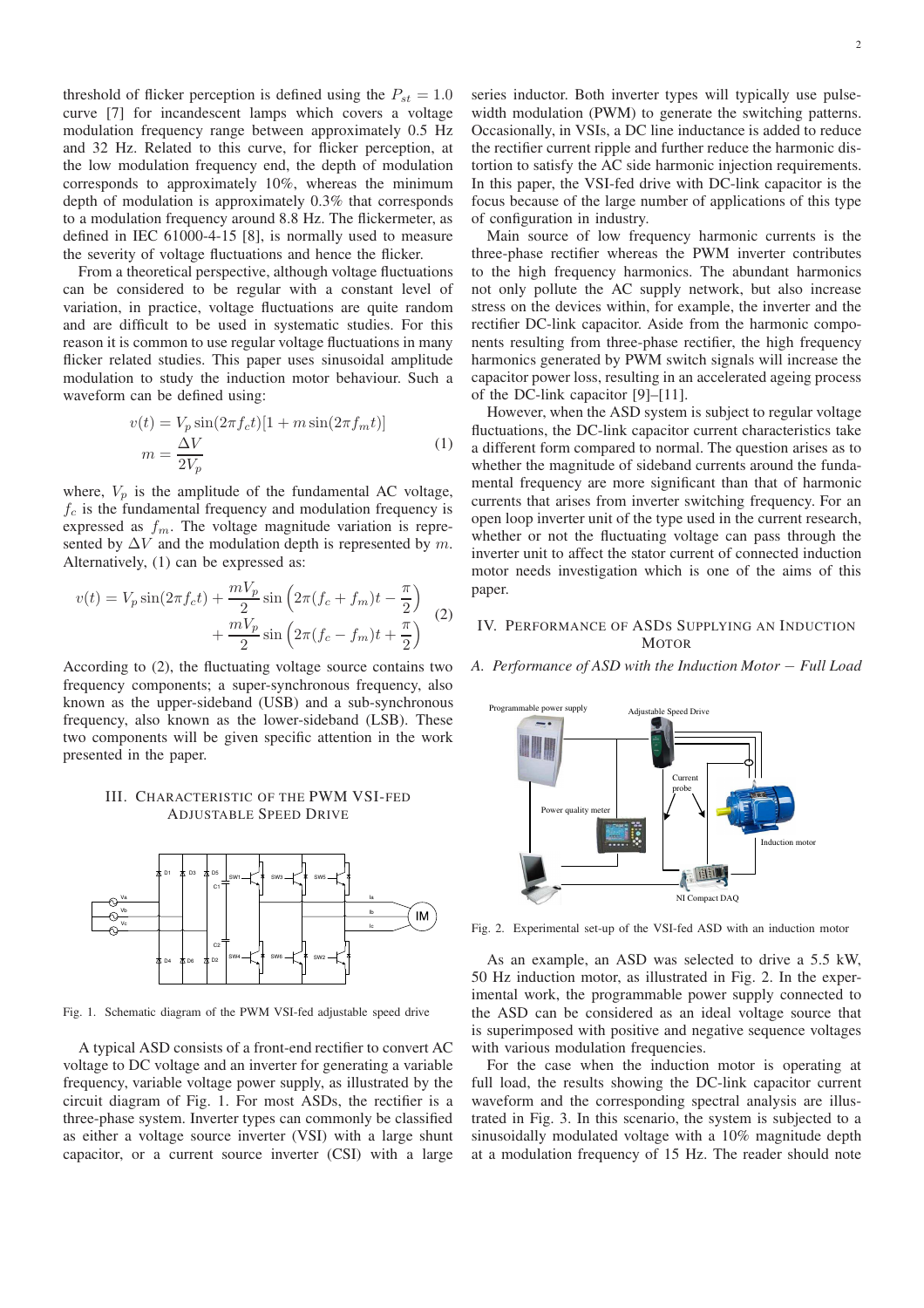

(b) Capacitor current frequency spectrum

Fig. 3. Experimental observations of capacitor current,  $\frac{\Delta V}{V} = 10\%$  and  $f_m = 15$  Hz, full load

that this is a large voltage fluctuation, unlikely to be observed in a real distribution network but was selected for the purpose of obtaining easily measurable fluctuating current magnitudes.

The modulation frequency component, which leads to upper-sideband and lower-sideband current components centred around the capacitor current fundamental frequency and the other harmonic orders, can be noted in Fig. 3(b). When compared to the case of capacitor performance under a normal power supply, the capacitor will draw less current in some half cycles and draw more current in some half cycles. The peak current changes constantly due to the fluctuating supply voltage waveform. Aside from the low frequency capacitor current, there are some high frequency signals, which arise from the inverter switching control signals.

The induction motor stator current results that are shown in Fig. 4 when the ASD is subjected to 10% voltage change and 15 Hz modulation frequency indicates that the AC side voltage fluctuations transfer to the motor. Clearly, the fluctuating voltage not only causes capacitor current fluctuations, but can also pass through the inverter and cause stator current to fluctuate, which is illustrated in Fig. 4(a).

The stator current spectrum in Fig. 5, indicates that the 15 Hz modulation frequency is reflected as an upper-sideband and lower-sideband around the fundamental current and the high frequency components which arise as a result of inverter switching. The sideband currents around the fundamental frequency current are significant, which is clearly evident in Fig. 5(a). The results show that the sidebands around the fundamental frequency current components are much greater than the harmonic current resulting from the inverter switching effects, which is clearly evident from Fig. 4(b). Thus, in the induction motor stator current, the low frequency components dominate the total stator current, rather than the high frequency



(b) Induction motor stator current frequency spectrum

Fig. 4. Experimental observations of stator current,  $\frac{\Delta V}{V} = 10\%$  and  $f_m =$ 15 Hz, full load



Fig. 5. Stator current low frequency and high frequency spectrum, full load

harmonics.

To observe the variations in capacitor current and stator current over a wide range of voltage fluctuating conditions, the modulation depth was varied from 2% to 10% while varying the modulation frequency from 1 Hz to 35 Hz. The corresponding variation of the normalised RMS current magnitudes are shown in Fig. 6. Normalising has been carried out using the capacitor current and rated stator current magnitudes obtained with no voltage fluctuations. Fig. 6 illustrate the capacitor RMS current and stator RMS current trends with increasing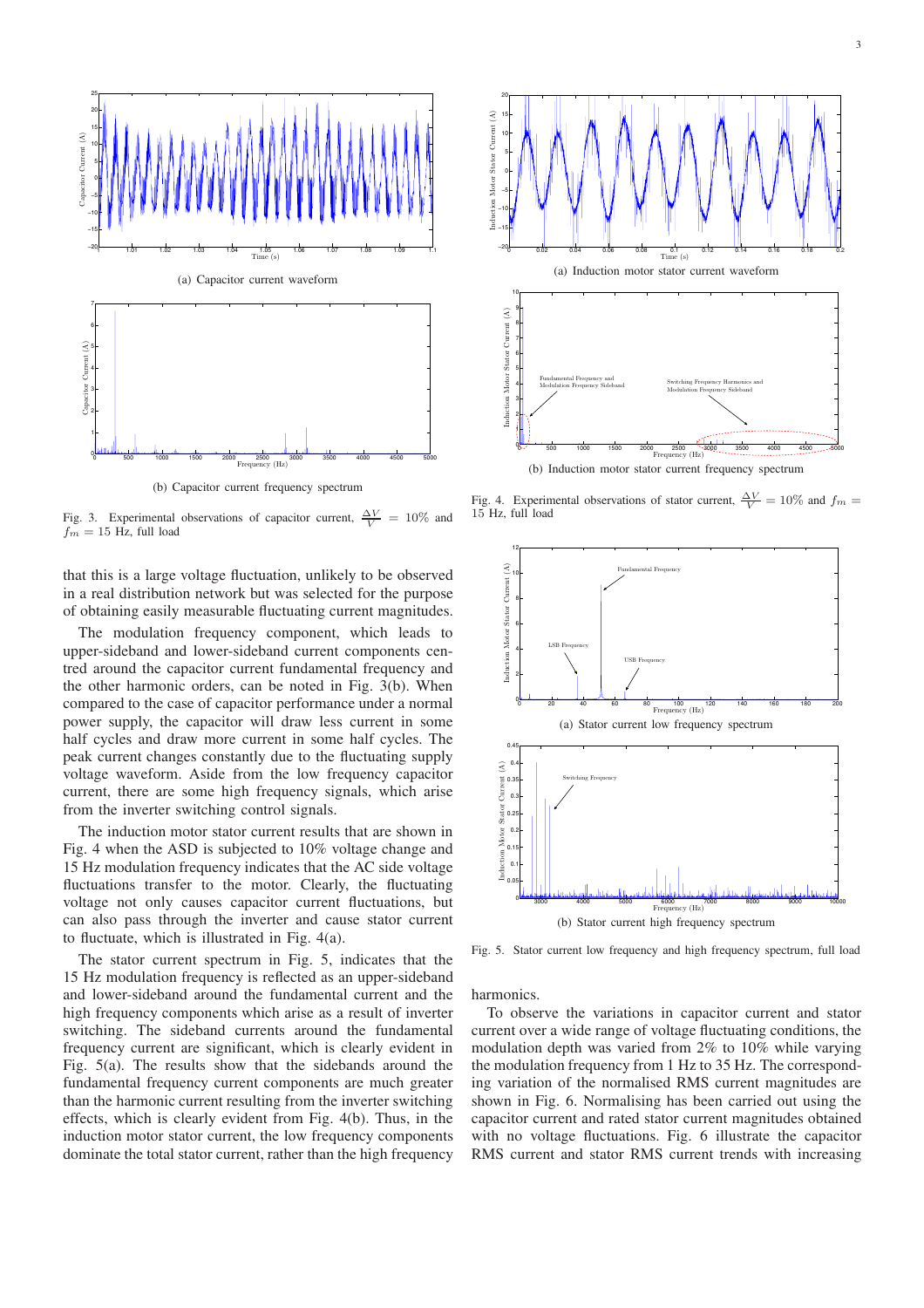

Fig. 6. Variation of capacitor RMS current and stator RMS current with  $\frac{\Delta V}{V}$ and  $f_m$ , full load

voltage fluctuation levels and increasing modulation frequency.

*B. Performance of ASDs with the Induction Motor* − *Light Load*



(b) Capacitor current frequency spectrum

Fig. 7. Experimental observations of capacitor current,  $\frac{\Delta V}{V} = 10\%$  and  $f_m = 15$  Hz, light load

For the case where the induction motor is lightly loaded, the results showing the DC-link capacitor current waveform and the corresponding spectral analysis are illustrated in Fig. 7.

In this scenario, the ASD is subjected to a sinusoidally modulated voltage with a 10% magnitude depth at a modulation frequency of 15 Hz. As in the case of heavy load, the modulation frequency (15 Hz) creates an upper-sideband and lower-sideband components around the capacitor current fundamental frequency and higher order harmonics. These are clearly seen in Fig. 7(b). Compared with the heavily loaded case, for the same voltage fluctuation level, the capacitor current waveform is seen to fluctuate more. The fundamental current and the harmonic current magnitudes are less than those in the heavily loaded case as expected. However, the magnitudes of the sideband components caused by the fluctuating voltage do not show any obvious reduction. This can be observed by a sideband magnitude comparison in Figs. 3(b) and 7(b) arise since they lead to losses within the machine compared to fundamental component which correspond to useful mechanical output.





(b) Induction motor stator current frequency spectrum

Fig. 8. Experimental observations of stator current,  $\frac{\Delta V}{V} = 10\%$  and  $f_m =$ 15 Hz, light load

The heavily loaded case shows that the fluctuating supply voltage not only causes capacitor current fluctuations, but it also passes through the inverter and causes stator current fluctuations. This is also the case when the load on the induction motor is light. The related stator current and frequency spectra are illustrated in Figs. 8 and 9.

The 15 Hz modulation frequency is also reflected as an upper-sideband and as a lower-sideband around the fundamental current and the higher order harmonics, as seen in Fig. 9. Just as with the capacitor current characteristic at light load, the stator fundamental current magnitude is less than that in the full load case, which means the stator current fluctuates when the machine is subjected to the same voltage fluctuations. The magnitudes of the stator current sideband components do not show an obvious reduction even though the stator fundamental current reduces significantly, as evident from in Fig. 9(a). The results show that the sideband components around the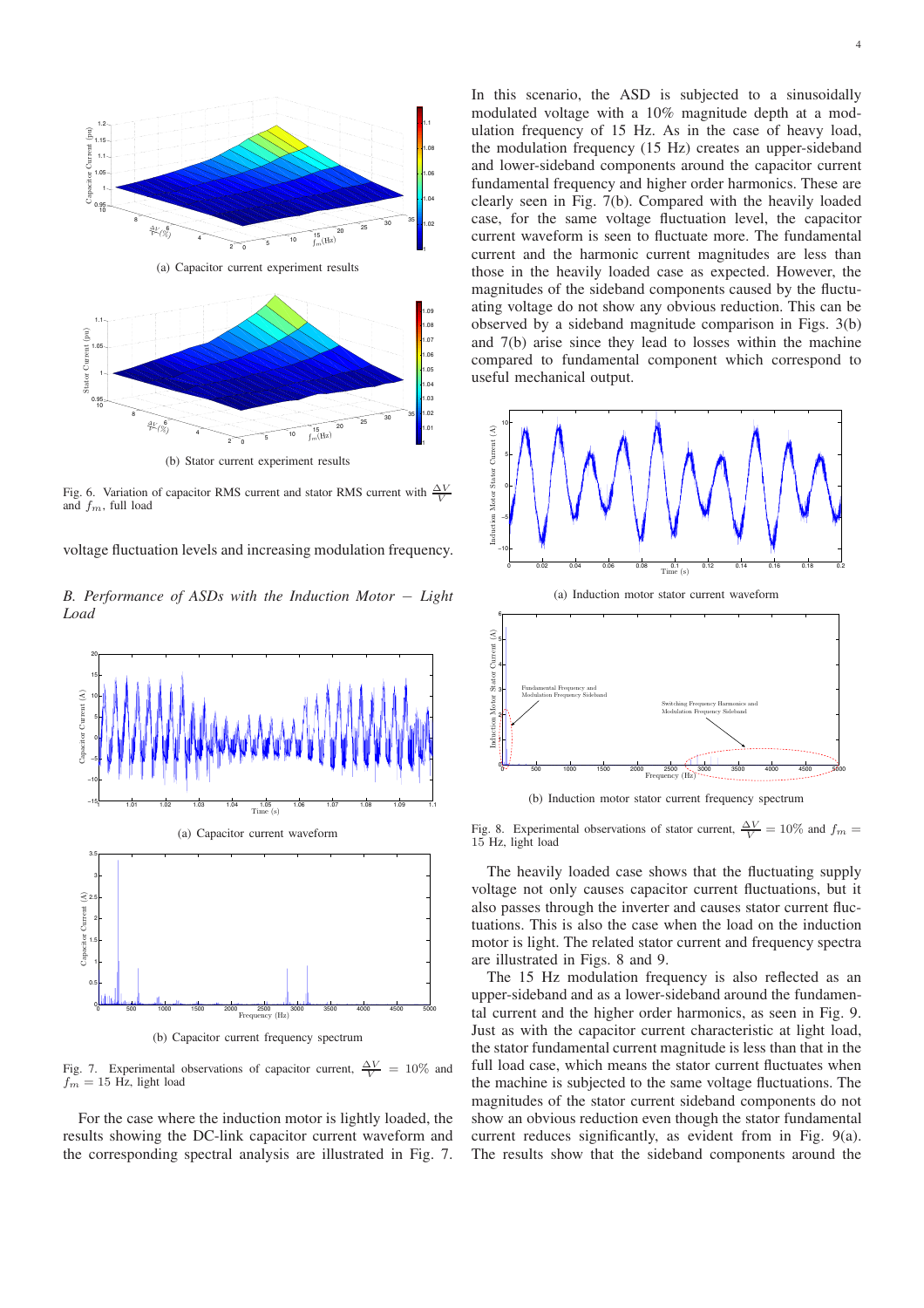fundamental frequency current are significantly larger than the harmonic currents resulting from the inverter operation, which is clearly evident from Fig. 8(b). Thus, for an induction motor connected to a light shaft load, the inverter influence on stator current harmonics is less than the sideband effects caused by supply voltage fluctuations.



(b) Stator current high frequency spectrum

Fig. 9. Stator current low frequency and high frequency spectrum, light load

To observe the variations of capacitor current and stator current over a wide range of voltage fluctuating conditions, modulation depth was varied from 2% to 10% while modulation frequency is varied from 1 Hz to 35 Hz. The corresponding variation of the normalised RMS current magnitudes are shown in Fig. 10. Normalising has been carried out using the capacitor current and the stator current magnitudes obtained with no voltage fluctuations and with heavy load. For a 10% voltage fluctuation level at 35 Hz, the stator current RMS value increased by almost 10%. Thus, the AC side voltage fluctuations can pass through the inverter unit and cause stator current fluctuation.

#### V. CONCLUSIONS

The experimental performance of an adjustable speed drive (ASD) and induction motor with different loading levels was investigated in this paper when the ASD was subjected to regular voltage fluctuations.

As the ASD is operating in open loop mode, a fluctuating supply voltage will lead to an increase in the rectifier capacitor RMS current. The magnitudes of capacitor current sideband components arising from voltage fluctuations around the fundamental frequency are much larger than the higher order harmonic currents which are generated by the switching frequency. Just as for the single-phase rectifier capacitor case, the capacitor RMS current keeps increasing as the voltage change and modulation frequency increase.

The induction motor stator current profiles indicate that the AC supply side fluctuations pass through the rectifier and



Fig. 10. Variation of capacitor RMS current and stator RMS current with  $\frac{\Delta V}{V}$  and  $f_m$ , light load

inverter unit, leading to a fluctuation in the induction motor stator current, and further resulting in the RMS value of stator current increasing under both full and light load conditions. If the voltage magnitude changes are large enough, the ASD will trip due to the operation of the thermal protection. The required voltage change level decreases as the modulation frequency increases as higher voltage change and modulation frequency will lead to a greater stator RMS current through the ASD.

#### **REFERENCES**

- [1] R. Cai, J. Cobben, J. Myrzik, J. Blom, and W. Kling, "Flicker responses of different lamp types," *IET. Generation, Transmission Distribution*, vol. 3, no. 9, pp. 816–824, Sep. 2009.
- [2] C. Medeiros and J. de Oliveira, "Effects of voltage fluctuation associated to flicker limits on equipments performance," in *10th International Conf. Harmonics and Quality of Power (ICHQP)*, vol. 1, Oct. 2002, pp. 347– 352 vol.1.
- [3] K. Zhao, P. Ciufo, and S. Perera, "Rectifier capacitor filter stress analysis when subject to regular voltage fluctuations," *IEEE Trans. Power Electronics*, vol. 28, no. 7, pp. 3627–3635, July 2013.
- [4] ——, "Induction motors subject to regular voltage fluctuations: Stator and rotor current analysis from a heating perspective," in *IEEE 15th International Conf. Harmonics and Quality of Power (ICHQP)*, 2012, pp. 642–648.
- [5] T. Jahns and E. Owen, "Ac adjustable-speed drives at the millennium: how did we get here?" *IEEE Trans. Power Electronics*, vol. 16, no. 1, pp. 17–25, Jane 2001.
- [6] M. Bollen and L. Zhang, "Analysis of voltage tolerance of ac adjustablespeed drives for three-phase balanced and unbalanced sags," *IEEE Trans. Industry Applications*, vol. 36, no. 3, pp. 904–910, May/June 2000.
- [7] *Electromagnetic compatibility (EMC)-Part 3-7: Limits Assessment of emission limits for the connection of fluctuating installations to MV, HV and EHV power systems*, IEC 61000-3-7. Edition 2.0 (2008-02) Std.
- [8] *Electromagnetic compatibility (EMC)-Part 4-15: Testing and measurement techniques - Flickermeter - Function and design specifications*, IEC 61000-4-15. Edition 2.0 (2010-08) Std.
- F. Kieferndorf, M. Forster, and T. Lipo, "Reduction of dc-bus capacitor ripple current with PAM/PWM converter," *IEEE Trans. Industry Applications*, vol. 40, no. 2, pp. 607– 614, March-April 2004.